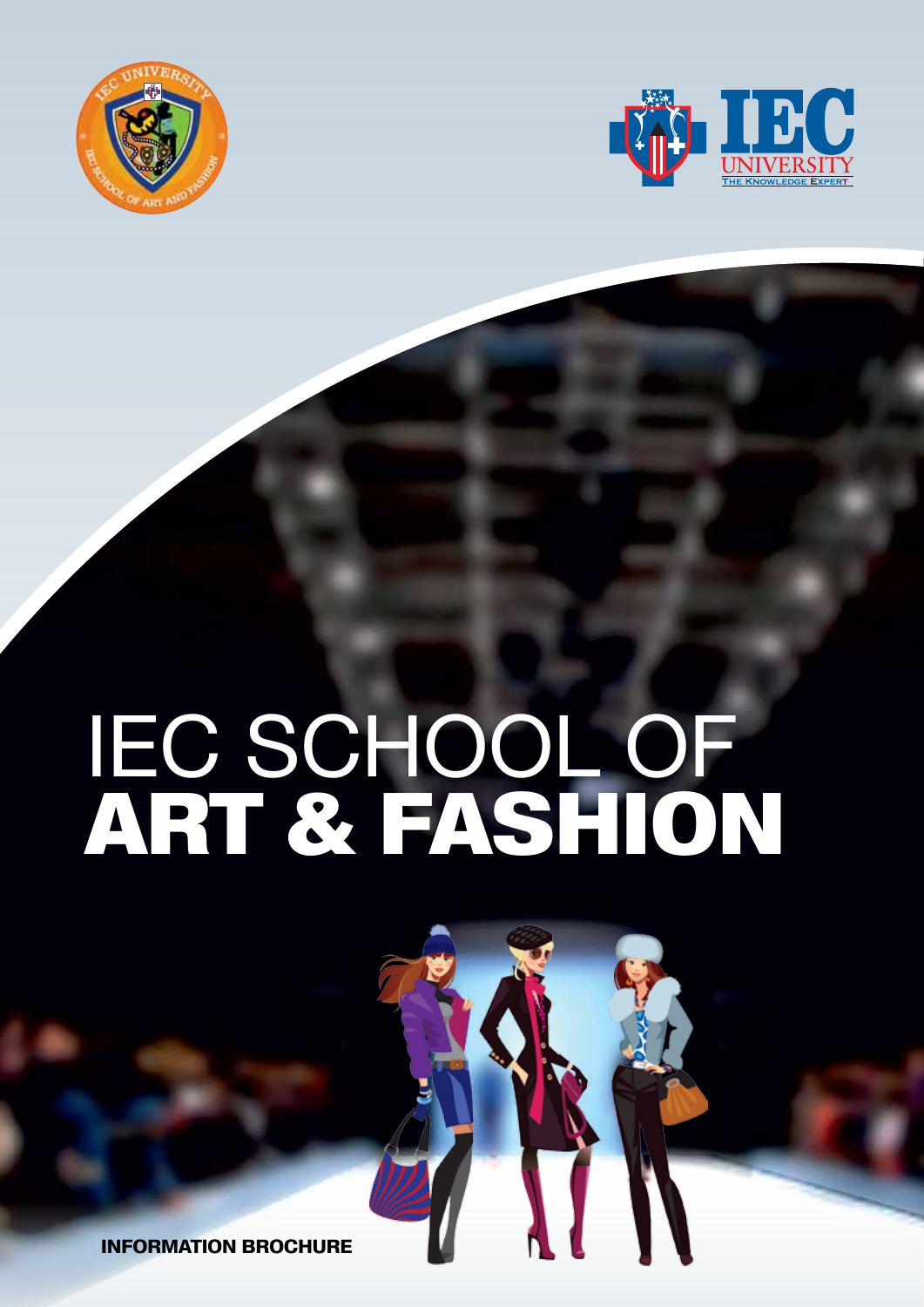# **IEC University**

IEC University, established under THE IEC (INDIA EDUCATION CENTRE) UNIVERSITY (ESTABLISHMENT AND REGULATION) ACT, 2012 is a venture of already wellestablished IEC Group of Institutions sprea dover 100 acres of land in Northern India. We are based in Baddi, an industrial town in Himachal Pradesh, located around 32 Kms from Chandigarh. Our 14.5 acres of sprawling campus situated against the backdrop of beautiful Shivalik Mountains offers safe and attractive environment to study with the best quality resources and facilities. Our University aims to deliver multi-disciplinary world class education through effective and efficient processes so as to make it accessible to all sections of society. Ours is a vibrant, multicultural, multiethnic campus promoting a culturally pluralistic environment.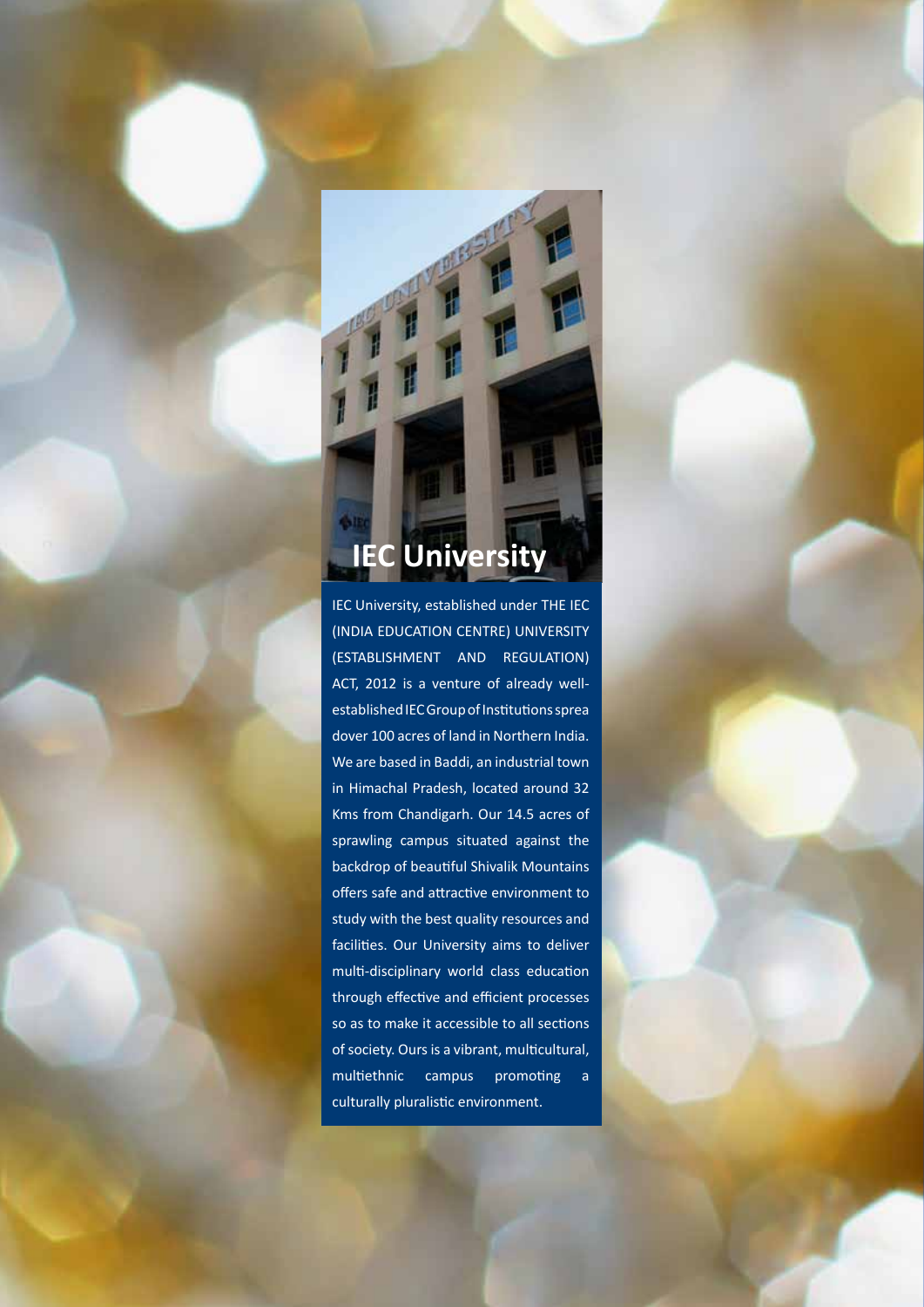#### **From the Dean's desk**

If your ordinary surroundings inspire you to conjure up images of something extraordinary and your fingers want to work magically to give that idea a shape, you have come to the right place. This is a place where we breathe art & fashion. From the entry door to every nook & corner of our Fashion Department, you will find images breathing the very spirit of trends in Art & Fashion. Here, we combine your inherent talent with skills to give your creativity a tangible form. So what are you waiting for? Unleash your creativity and paint the world with colors, forms and style. Our course curriculum has been designed to extract the best out of you and our experts will polish your raw imagination into finished piece of work. So, come and let's together weave magic. All the Best!

**Dean, School of Art & Fashion**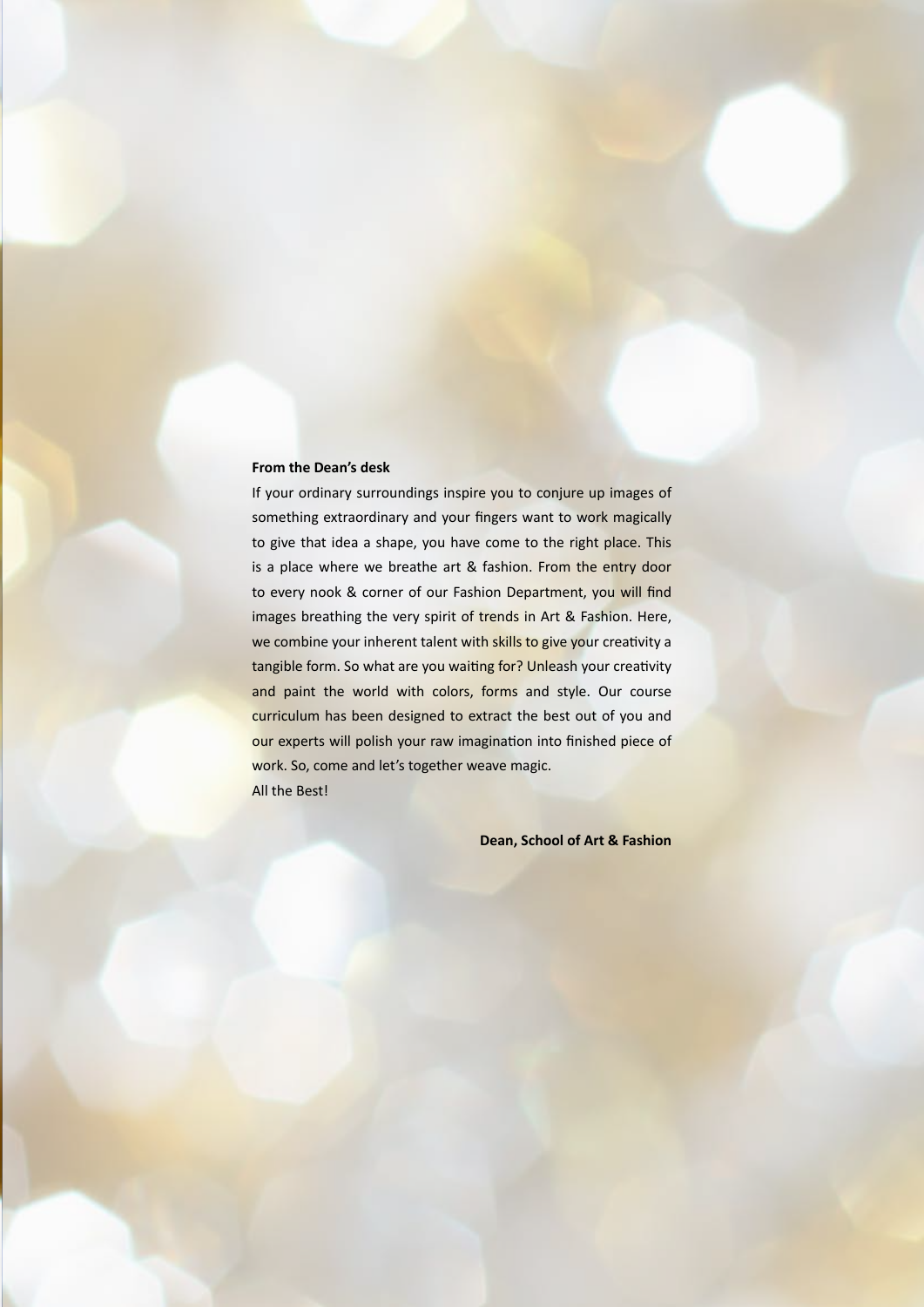**INDIAN FASHION INDUSTRY** Abundant availability of raw material and its rich tradition and culture

Abundant availability of raw material and its rich tradition and culture<br>Abundant availability of raw material and its rich tradition hew tolndian<br>are the keys of Indian Fashion Industry. In the past few years, Indian are the keys of Indian Fashion Industry. In the past few years, Indian<br>are the keys of Indian Fashion Industry. In the past few years, Indian<br>fashion has evolved significantly. Fashion is not something discussion but it's deeply entrenched and very much a part of Indian culture, but it's deeply entrenched and very much a part of indian culture,<br>but it's deeply entrenched and very much a battlerent traditions live<br>which is rich and diverse. People belonging to different traditions live which is field and owerse, heopie belonging to different traditions live nere and nave their own unique way or gressing up. Inis richness & diversity gives indian designers abundant options to experiment with the most innovative ways and give<br>diversity gives indian designers abundant options in ovalize ways and give<br>they tweak these various trends in the most them an Indo-Western touch. With time the dressing sense has evolved them an Indo-Western touch. With time the dressing sense has evolved them an indo-western touch. With time the dressing sense has evolved<br>a lot and become more cosmopolitan than region specific. Indian fashion a lot and become more cosmopolitan than region specific. Indian tashion<br>a lot and become more cosmopolitan thermational standards. It has become<br>industry has come at par with international standards. It is also Industry has come at par with International Standards. It has become industry of India.<br>Industry has come at par with International standards, it has become<br>one of the most happening and revenue in international faction wo one of the most happening and revenue generating industry of india. Indian designers are now well-known in international rashion world<br>and have made their own identity by their powerful and enchanting<br>and have made their own identity by their contribution is control dentury and nave made their own identity by their powerful and enchanting<br>and nave made their own identity by their which is accepted globally.<br>designs. The people now like to dress in style which is accepted globally. designs. The people now like to dress in style which is accepted globally, and<br>designs. The people now like to dress in style which one's identity and<br>Dressing has become one of the binding residential prior in the colonis pressing has become one of the important aspects of one's identity and<br>personality. Accessories such as bindis are being worn by the celebrities<br>personality. Accessories such as bindis come worn. Personality. personality. Accessories such as pingls are peing worn by the celebrities is used to the celebration of the celebration of the stephani, Madonna, Miley Cyrus, Kerry Perry and beginning IIKE GWEN Stephani, Wagonna, Willey Cyrus, Kerry Perry and Jessica<br>Like Gwen Stephani, Wagonna, Willey Cyrus, Kerry Perry and Been used<br>Simpson, Traditional embroideries and fabrics of India have been used SIMPSON. Iraditional emprojection of international designers. The shows of

extensively in the collection of international designers. The snows of<br>extensively in the collection of international all draw inspirations from the interesting Indian culture. India's two huge fashion house gatherings, 'Lakme India Fashion Week' India's two nuge fashion nouse gatherings, Lakme India Fashion weeks<br>and 'Wills Lifestyle India Fashion Week' host fashion weeks every season. and 'Wills Lifestyle India Fashion Week, host fashion weeks every season.<br>and 'Wills Lifestyle India Fashion Week, host fashion to showcase their<br>Young and budding designers are given opportunities to showcase their Young and budding designers are given opportunities to showcase their<br>talents in these events. This influence has brought Indian fashion on the<br>talents in these events. This influence has brought Indian fashion on the

international map.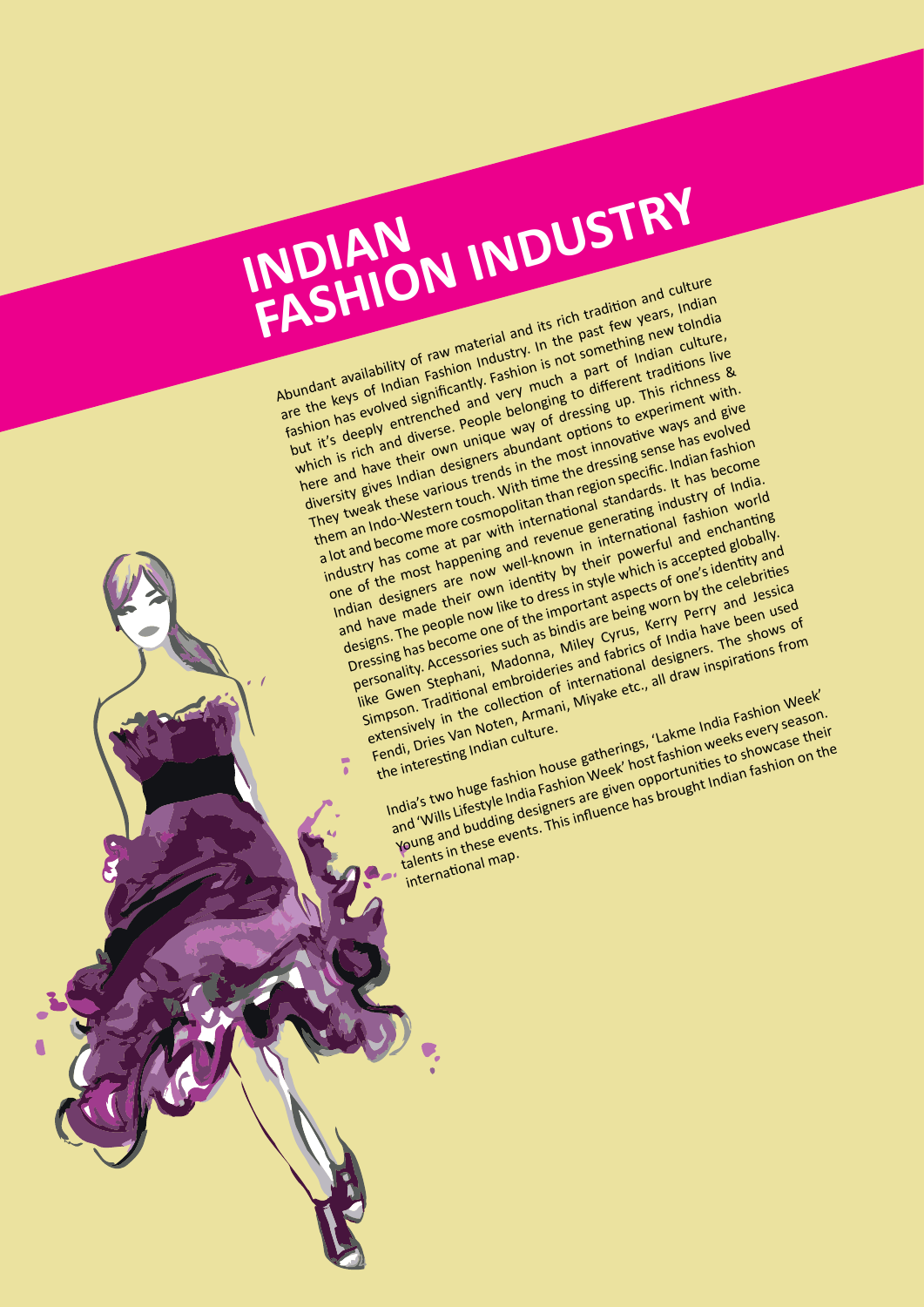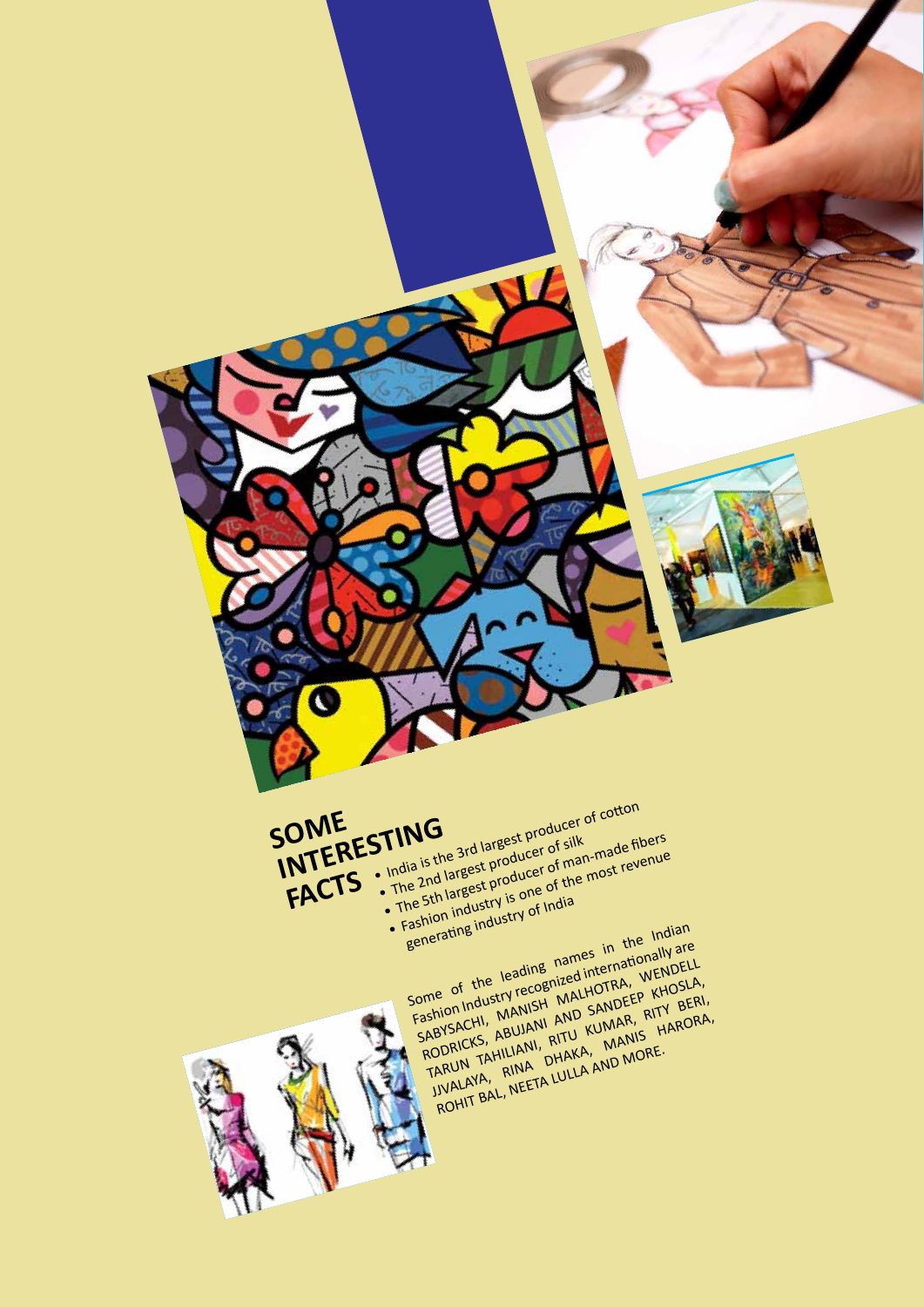## **SCHOOL OF ART & FASHION**

School of Art & Fashion seeks to prepare welleducated and highly skilled design professionals in the field of fashion and art. It offers an under graduate course in Fashion Designing and has state-of-the-art labs and facilities. The School imparts fashion education that is industry specific and has got the curriculum designed in collaboration with the leading Indian designers. It frequently organizes guest lectures by famous names in the field of fashion and also makes students learn the actual working skills through visits to retailers, fashion houses, factories and wholesalers. The program prepares students to pursue careers as Designers, Freelance Design Consultants, Stylists, Forecasting and Fashion Trends Forum Organisers, Costume Designers, Illustrators and Entrepreneurs. The School plans to start the courses in Fine Arts from the next academic year. We equip you to design the future of Fashion.



#### **WHY US?**

- Career-oriented and reality-based Fashion Design program
- Use of latest state-of-the-industry so**n** ware and technologies in our Fashion Design Labs
- Close ties with the leading names and fashion houses in the field
- Regular Interaction with eminent fashion Designers in the form of guest lectures, visit to fashion houses, factories etc.
- Rigorous practical training



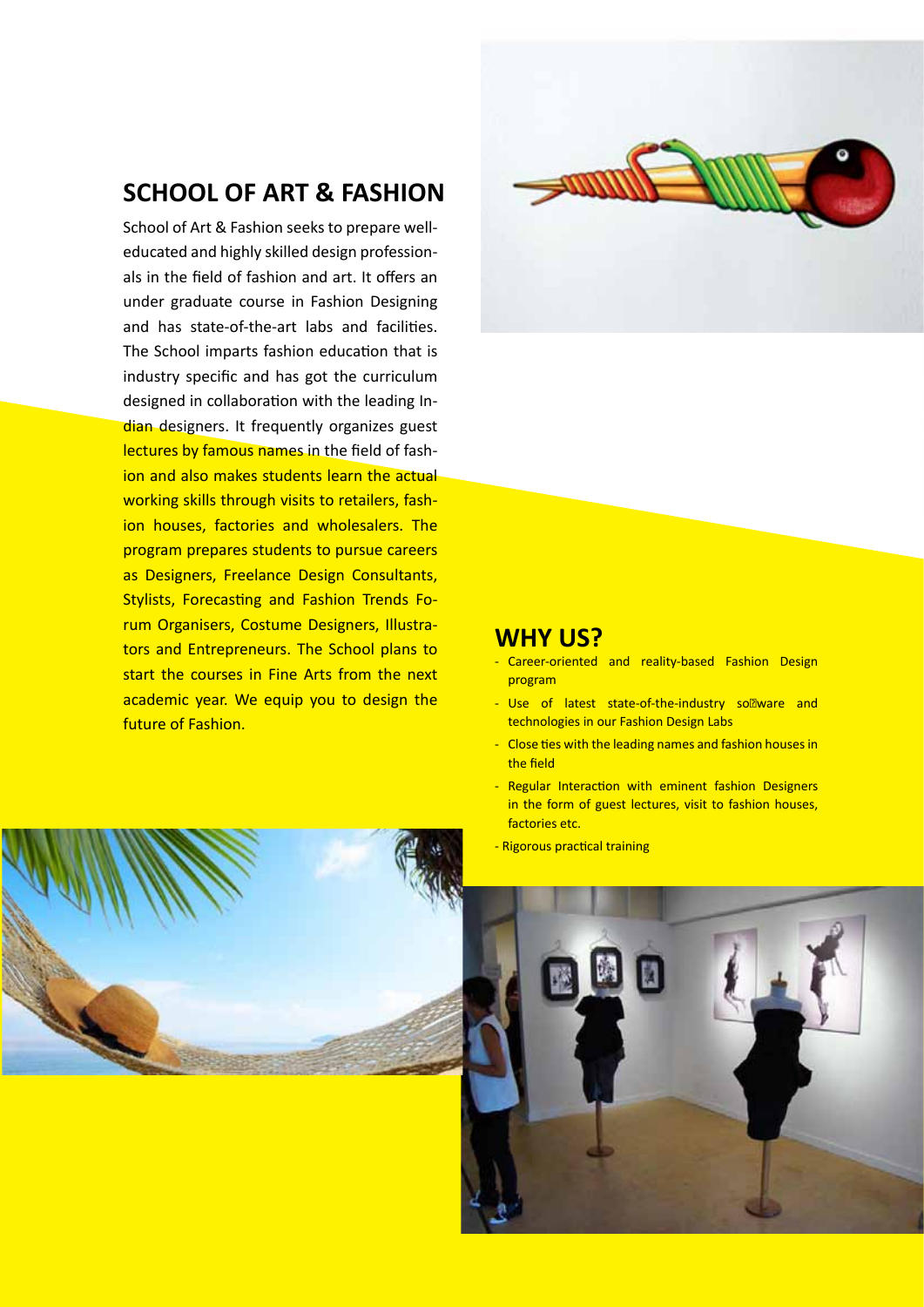



# Considering a career in fashion?

Do colors, cuts, designs, fabric interest you? Do you love to experiment with your clothing? Are you a diehard fashionista? If yes, then nothing will be more exciting for you than a career in fashion designing.

The word fashion immediately brings into mind images of glitz and glamour. It is one of the most lucrative and glamorous careers today. Fashion Designing is an art of creating clothing and other lifestyle accessories. It takes creativity and an artistic bent of mind to excel in this field. You should be good at drawing and be able to express your ideas through sketches. You should also have a good visual imagination and special skills for combining colors, tones and shades.

Just as fashion is an ever evolving field, we keep updating our program curriculum. Our close ties with the industry let our students to be in sync with what is new in this fast-changing field. Our finest faculty and the guest speakers from the world of fashion help in nurturing our students' creativity while providing them a rigorous grounding in the practical & training skills needed for career success, exposing them to the real demands and practices of the fashion world.

During the course, the students will learn the fundamentals of professional draping, pattern making, and sewing techniques. You will get to work on Computer aided design so lware and will learn how to take a design from concept to finished garment. The program will not only help you to become a designer with your own creative vision but also transform you into a professional who will earn a name in this challenging & competitive industry.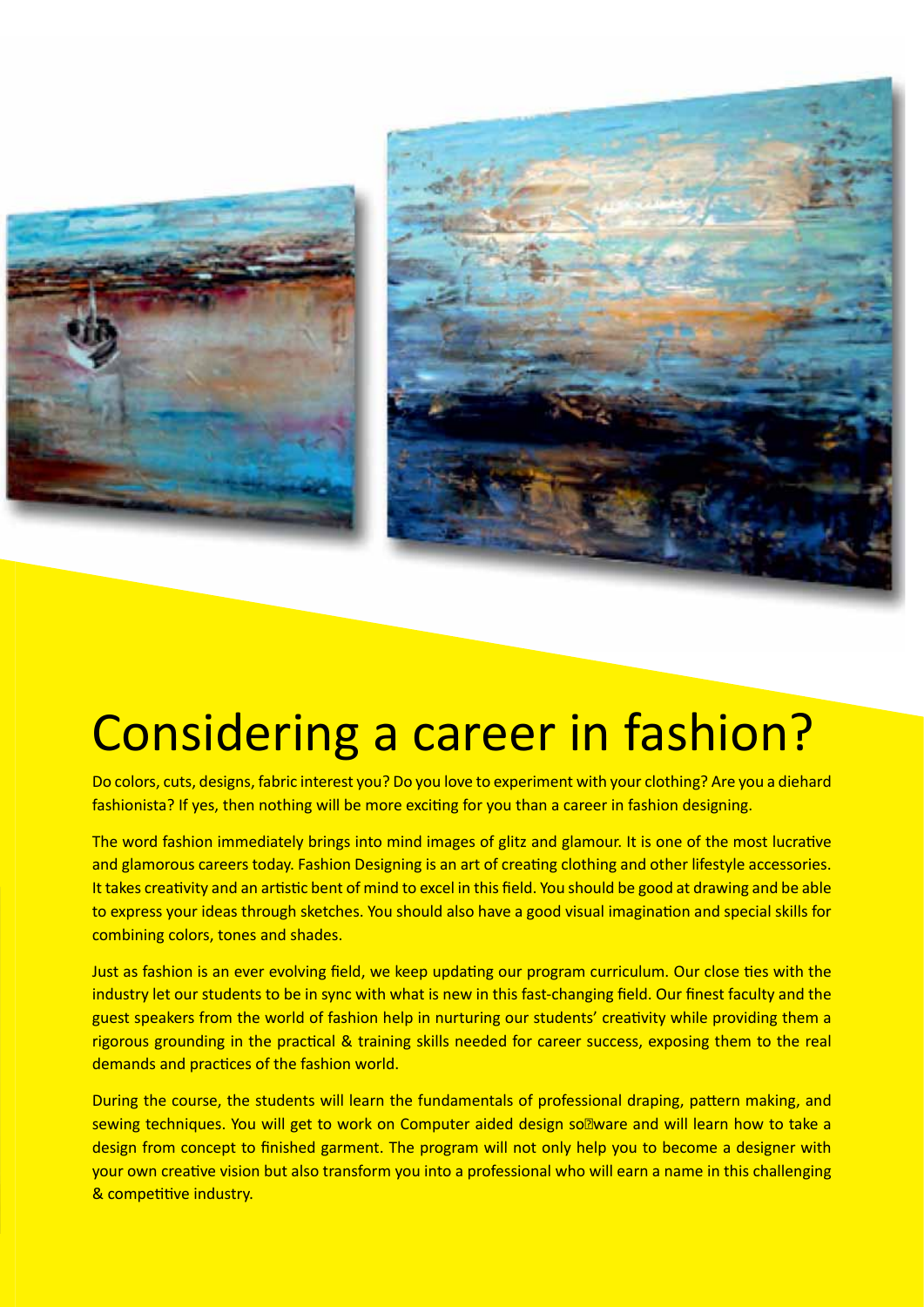**Duration:** 3 years (Full-time Regular)

**Total Credit:** 135

**Eligibility:** Minimum aggregate of 50% or equivalent in 10+2 any stream

# **Objective:**

• To help students to understand design fundamental, elements and principles of design.

**BACHELOR IN FASHION** 

**Designing (BFD)**

- To teach different aspects of pattern making, draping, fitting & grading
- To impart knowledge traditional designs and application of motifs on different textiles.
- To impart knowledge for Fashion CAD
- To enable students to understand fabric structures and manufacturing techniques
- To provide students with the knowledge of textile science and yarn properties.

# **Career Prospects:**

- Fashion Designers
- Fashion Stylists & Coordinators
- Product Developers in Design Merchandising
- Creative Pattern Makers
- Fashion Illustrators
- Costume Designers
- Entrepreneurs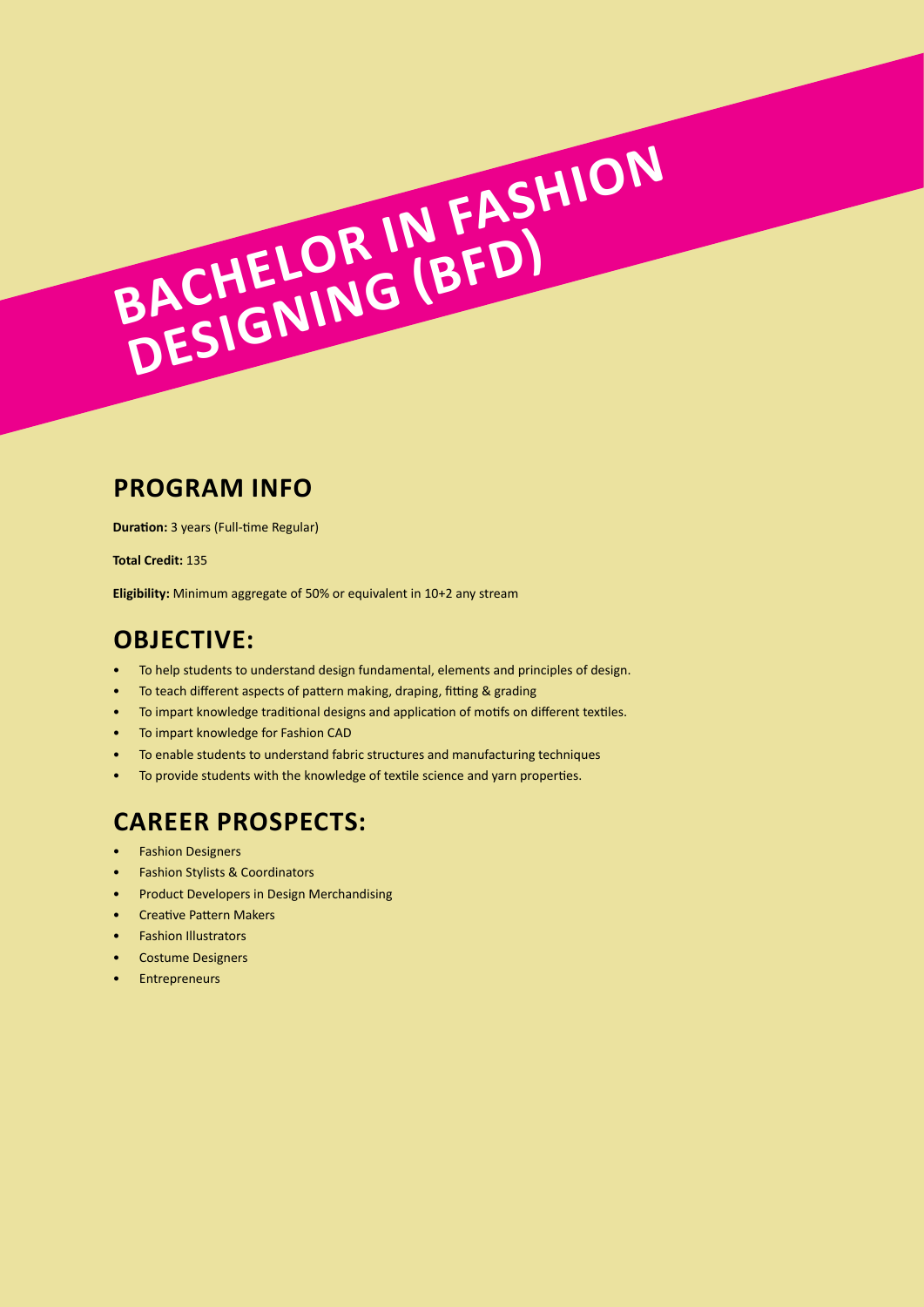#### **Semester - I**

- Introduction to fashion designing
- Traditional Textiles
- Concept of fashion
- Fundamental of computers
- Professional Communication
- Portfolio-I

#### **Practical**

- Basics of Designing and Illustration
- Traditional Textiles Lab
- Computer lab
- General Proficiency

#### **Semester - II**

- Sewing Technique
- Garment Construction
- Fabric construction
- Environment Science and technology
- English
- Portfolio-II

#### **Practical**

- Sewing Technique Lab
- Garment construction Lab
- Fabric construction Lab
- General Proficiency

#### **Semester - IV**

- Apparel Manufacturing Technique
- Computer aided designing
- Pattern making and grading
- Fashion Business
- Textile sciences II
- Portfolio IV

#### **Practical**

- Computer aided designing Lab
- Pattern making and grading Lab
- Textile sciences II Lab

#### **Semester - V**

- Textile testing
- Wet processing
- Elective-I
- Portfolio-V

#### **Practical**

- Textile testing Lab
- Wet processing Lab
- Training

#### **Semester - III**

- -History of Indian costumes
- Indian textiles and embroidery
- Fashion Clothing and psychology
- Knitting Technique
- Textile Science-I
- Portfolio-III

#### **Practical**

- Indian textiles and embroidery Lab
- Knitting Technique Lab
- Textile Science-I Lab

#### **Semester - VI**

- Major Research Project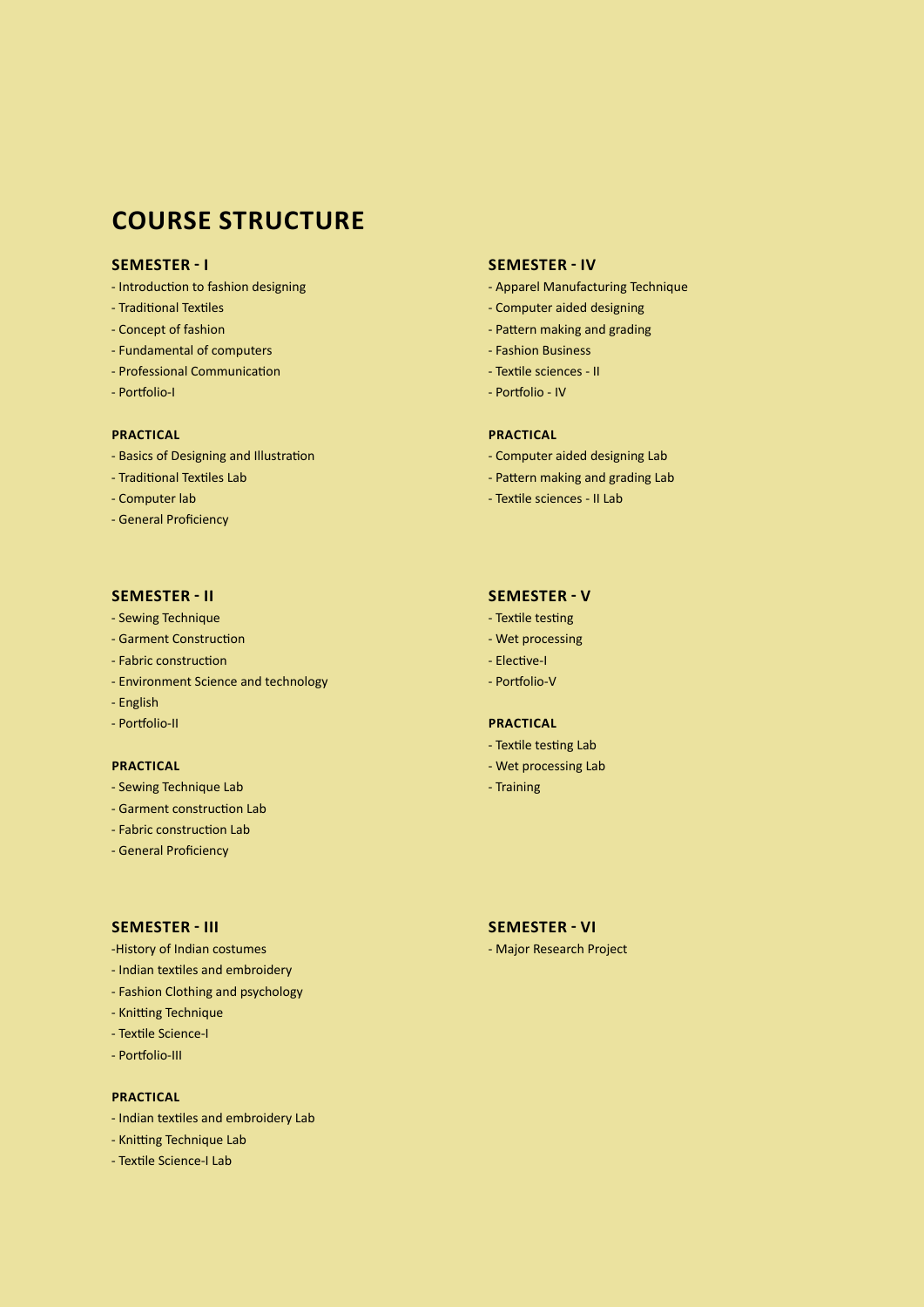**Duration:** 4 years (Full-time Regular)

**Eligibility:** Minimum aggregate of 50% or requivalent in 10+2 from a recognized Board

**BACHELOR IN FINE** 

**ACHELOR IN FINE** 

## **Objective:**

The objective of training in the specialization courses of 'Painting' is to provide the student with training in the skills original and creative expression. This course, which is of 4 years, is aimed to gradually develop the student's proficiency in this, as his understanding of the pictorial concepts and symbolism as also his perceptual and expressive awareness.

The course is devised with a conviction that technical competence provides the lost satisfactory foundation for the expression of creative invention. However, the mastery of technique is seen as a means, not an end of education in the arts is the exercises of creative imagination.

# **Career Prospects:**

The students after the course can get in to the profession of teaching, as an artist in the various fields, they can also work as freelance artist and held exhibition in the galleri.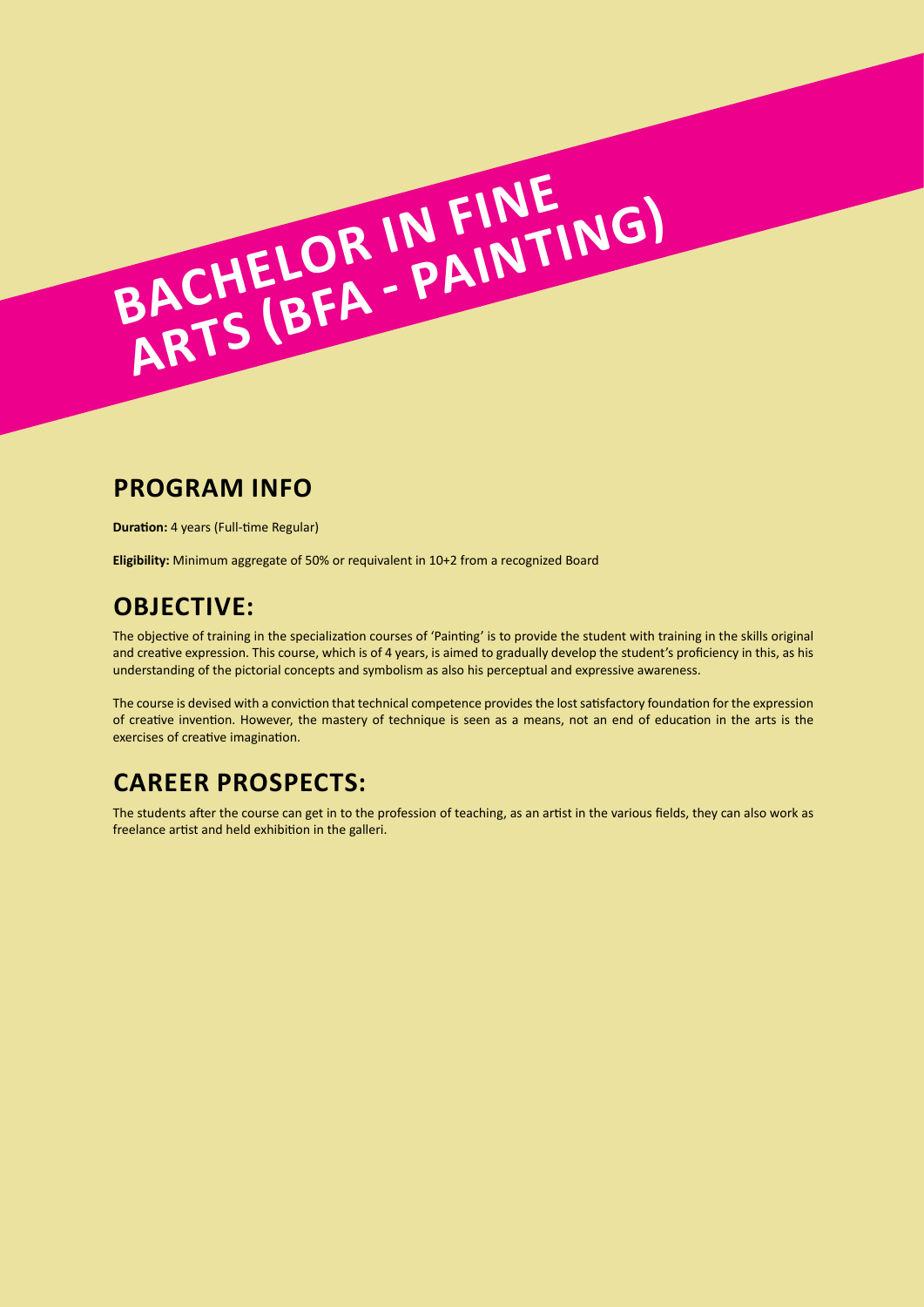#### **Year - I**

- Geometry & Perspective
- Drawing
- Painting
- Design
- Lettering & Layout
- Clay-Modelling & Sculpture
- Printmaking

#### **Year - II**

- Aesthetics
- History & Appreciation of Art
- Methods & Materials
- Portrait Painting
- Painting from full figure
- Composition Painting

- Composition Mural or Composition Graphics (Printmaking) Or Photography or Ceramics Or Composition- B (3 Dimensional Wood Carving or Stone Carving) or Computer Graphics.

#### **Year - III**

- Aesthetics
- History & Appreciation of Art
- Methods & Materials
- Environment Education
- Portrait (Head Study)
- Study from full figure
- Composition Painting

- Composition Mural or Composition Graphics (Printmaking) Or Photography or Ceramics Or Composition-B (3 Dimensional Wood Carving or Stone Carving) or Computer Graphics.

#### **Year - IV**

- Aesthetics
- History & Appreciation of Art
- Methods & Materials
- Portrait Painting
- Painting from full figure
- Composition Painting

- Composition Mural or Composition Graphics (Printmaking) Or Photography or Ceramics Or Composition-B (3 Dimensional Wood Carving or Stone Carving) or Computer Graphics.

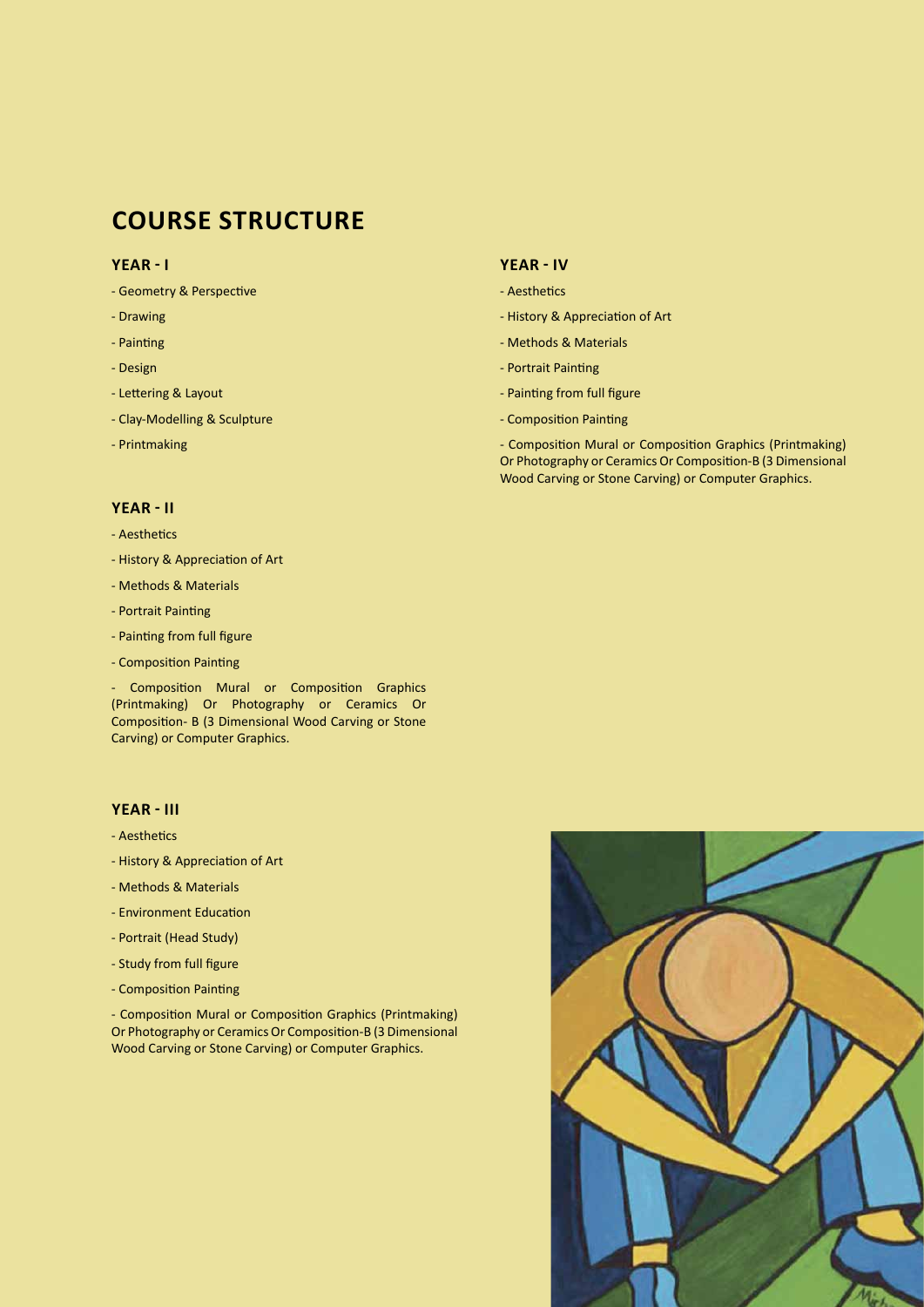**Bachelor Of**

**Duration:** 3 years (Full-time Regular)

**Total Credit:** 102

**Eligibility:** Minimum aggregate of 50% or requivalent in 10+2 from a recognized Board

**Jewellery Design**

# **Objective:**

The department of Jewellery Design & Manufacture was begun in response to the need of growing Gem & Jewellery Industry in India. The course synergises three different areas – Creative design, Technology of Manufacture and Market awareness. The department has the unique privilege of being the first Institute of its kind, to be conducting such course in an Asian University. The strength of the Institute is the constant and dynamic relationship with leading Jewellery enterprises of the country.

# **Career Prospects:**

- Designer
- **Entrepreneur**
- Qualified Diamond Grader
- Production Manager
- Marketing and Sales
- Brand Manager
- Visual Merchandiser
- Retail Store Manager
- **Quality Controller**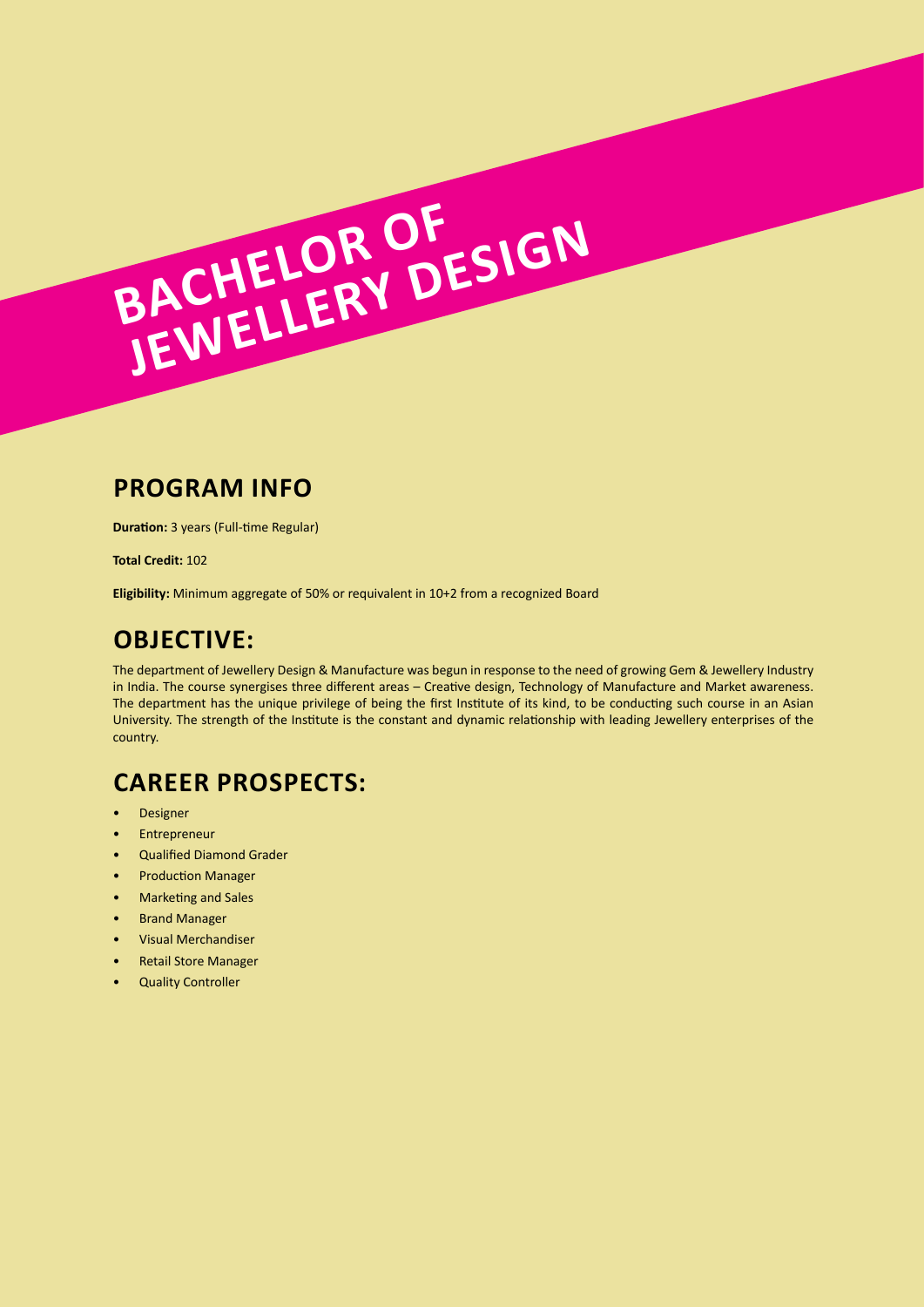#### **Semester - I**

- Basic Design I
- Basic Manufacture I
- History Of Art
- Book Keeping
- Personality Development
- Computer
- Yoga

#### **Semester - II**

- Basic Design Ii
- Basic Manufacture Ii
- History Of Jewellery
- Export Procedure
- Environment Studies

#### **Semester - IV**

- Advance Design Ii
- Advance Manufacture Ii
- Indian Market
- Gemology
- Computer Designing

#### **Semester - V**

- Internship (10 Weeks)
- Technical Design
- Merchandising
- Retail Management
- Branding

#### **Semester - III**

- Advance Design I
- Advance Manufacture I
- Export Market
- Gold & Other Precious Metal
- Diamond Grading

#### **Semester - VI**

- Projects
- State (5 Weeks)
- Theme Based (10 Weeks)
- Communication

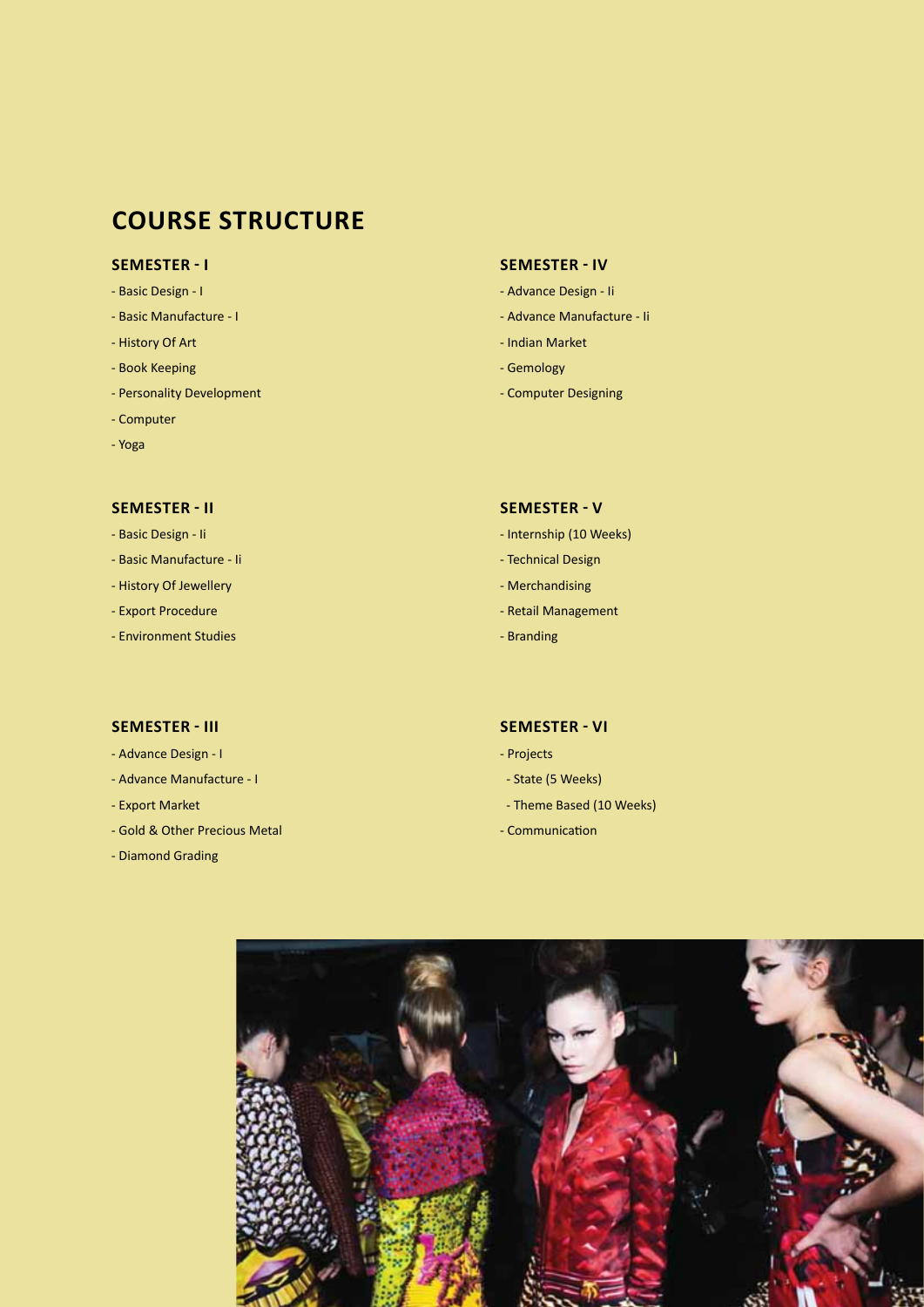**Bachelor** 

**Textile Design**

**Duration:** 3 years (Full-time Regular)

**Total Credit:** 140

**Eligibility:** Minimum aggregate of 50% or requivalent in 10+2 from a recognized Board

# **Objective:**

By the end of this programme students should be able to demonstrate a professional and academic understanding of the international nature of the textile industry, insights into the supply chain which links many of its activities, and an appreciation of breadth of contexts to be encompassed by managers within a very varied set of economic activities. They will have developed a range of transferable skills, including IT, teamworking, presentation and analytical skills, and should be able to demonstrate high levels of initiative and self-motivation. Students will also be able to demonstrate useful levels of numeracy and literacy, together with a sound grasp of the main management disciplines, such as accountancy and capital investment appraisal, economics, organisational structure and control and an appreciation of differing business systems. The knowledge and skills acquired should equip students for careers as textile managers working for textile/clothing manufacturers and retailers, or appropriate postgraduate activity.

# **Career Prospects:**

- Textile Design Entrepreneur
- Colourist
- Dyeing & Printing Consultant
- Textile Design Media Specialist
- Embroidery Designer
- **Textile Design Assistant**
- Design Consultant
- **Theatre Designer**
- **Exhibition Designer**
- Fabric Analyzer
- **Textile Design Specialist**
- Designer cum Manager
- Fabric Resource Manager
- **Textile Designer**
- Independent Textile Designer
- **Textile Design Publicist**
- Junior Textile Designer
- Merchandising Assistant
- Textile Lab Manager
- Senior Fashion Merchandiser
- Teache

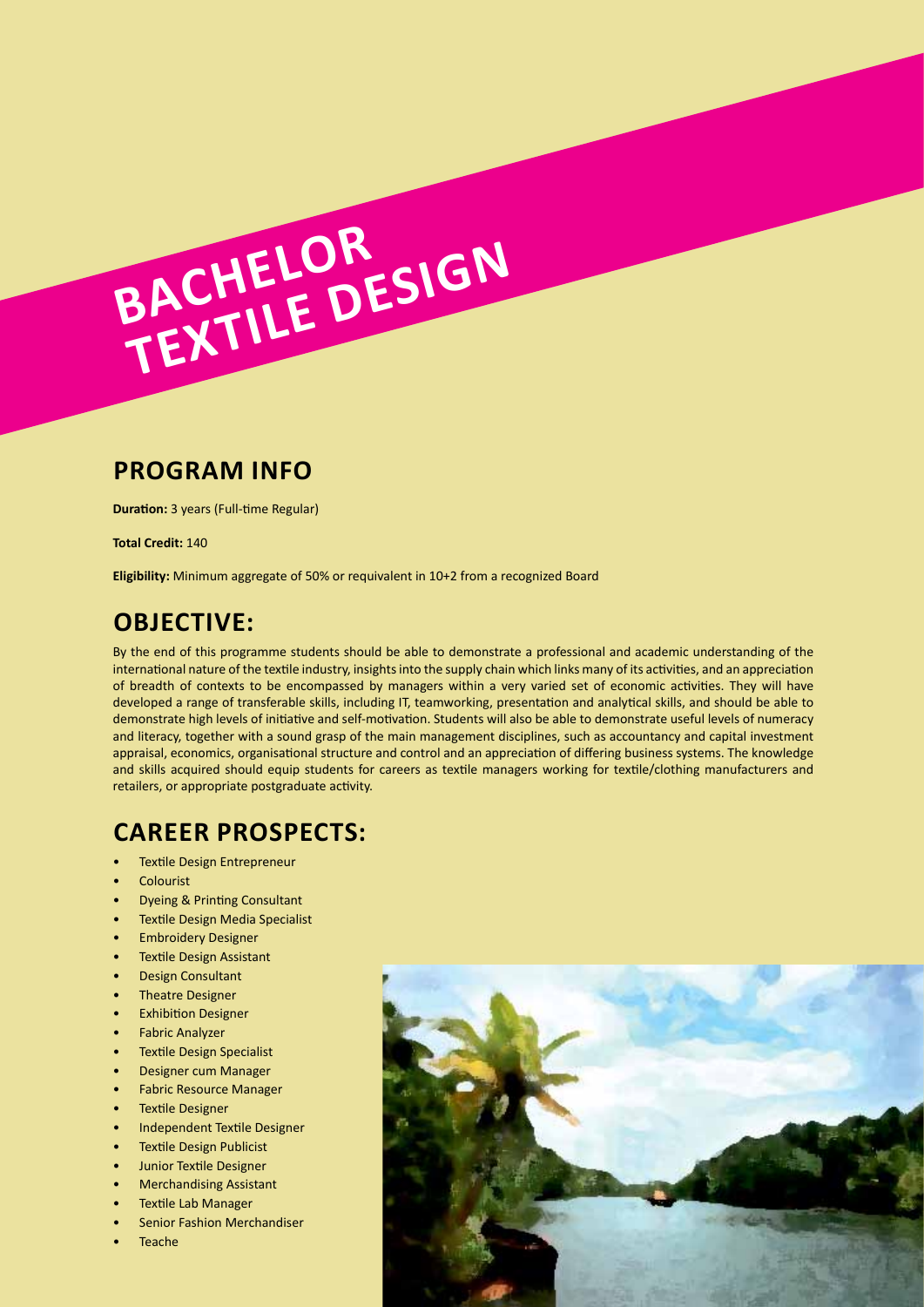#### **Semester - I**

- English I
- Core I Fibre & Yarn Science
- Core Prac. I- Basic Apparel Designing Practical
- Allied I Basic Apparel Designing
- Allied Prac. I- Fundamental of Computer Practical
- Val.Edu Yoga

#### **Semester - II**

- English II
- Core II Fabric Science
- Allied II Pattern Making
- Allied Prac. II Fabric Design Analysis Practical
- Core Prac. I- Basic Apparel Designing Practical
- Allied Prac. I- Fundamental of Computer Practical
- Environmental Studies

#### **Semester - III**

- English III
- Core III Textile Processing
- Core Prac. II Textile Processing Practical
- Allied III Fashion Designing
- SBEC I Embroidery & Surface Decoration Practical
- NMEC I (Other Department NMEC Paper –I )

#### **Semester - IV**

- English IV
- Core Prac. III Textile Testing Practical
- Core Prac. IV Designing & Manufacturing Children's Apparel Practical
- Allied IV Fashion & Clothing Psychology
- Allied Prac. III Fashion Illustration Practical
- Core Prac. II Textile Processing Practical
- NMEC II (Other Department NMEC Paper –II)
- SBEC II Non Woven & Technical Textiles

#### **Semester - V**

- Core IV CAD in Textiles & Fashion
- Core V Textile Finishing
- Core VI Fabric Care
- Core Prac. V Designing & Manufacturing Women's Apparel Practical
- MBEC I Fashion Marketing & Merchandising
- SBEC III Fashion Accessories & Ornaments Practical
- SBEC IV Portfolio Presentation Practical

#### **Semester - VI**

- Core VII Apparel Quality Assurance
- Core Prac. VI CAD in Textile & Fashion Practical
- Core Prac. VII Designing & Manufacturing Men's Apparel Practical
- MBEC II Fashion Photography
- MBEC III Textile & Garment Industry Management
- SBEC V Beauty Care Practical
- SBEC VI Needle Craft Practical
- Project Viva Voce
- Core Prac. V Designing & Manufacturing Women's Apparel Practical
- Extn. Activities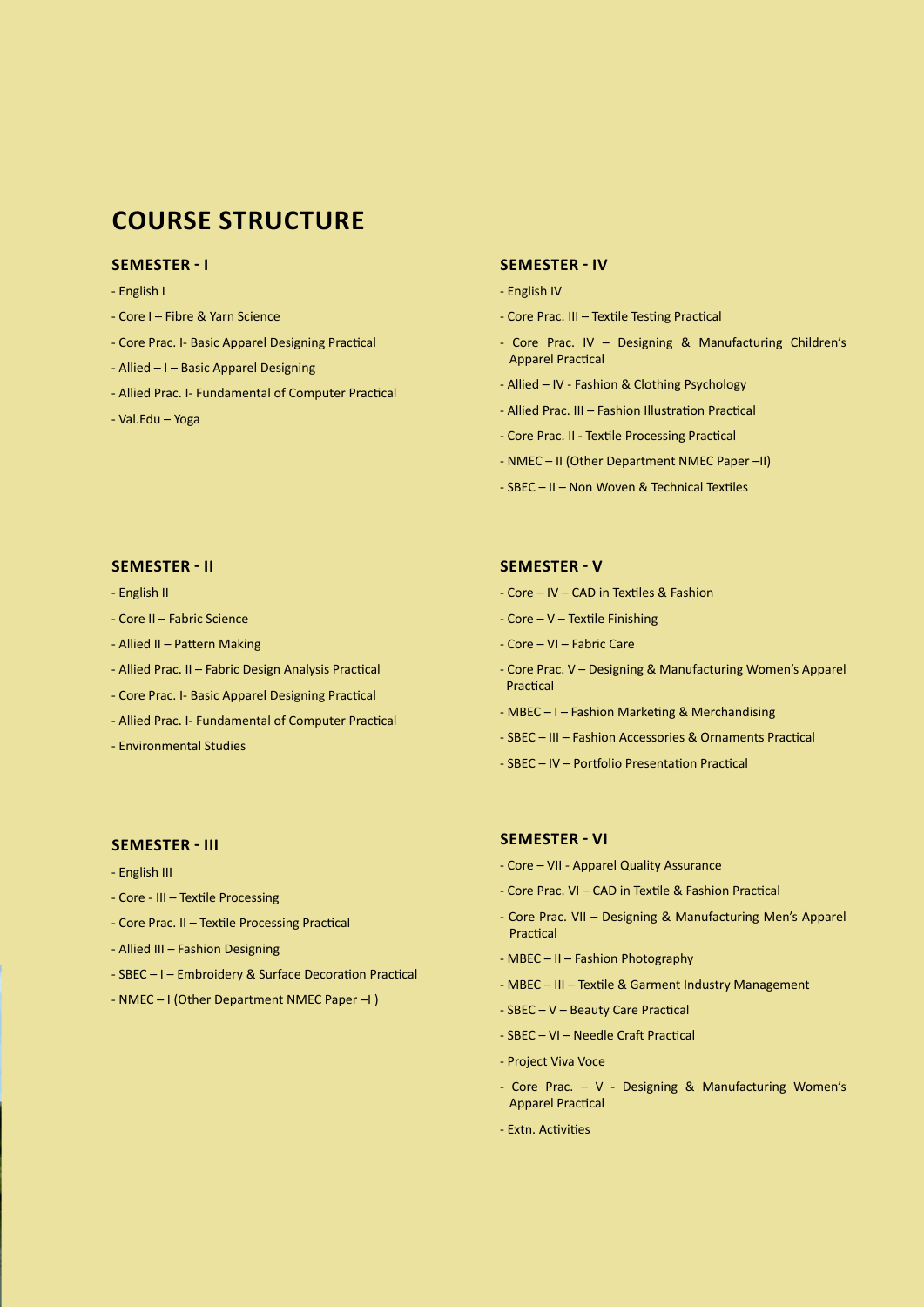# FAQ

- **1. What are the courses offered in the field of fashion design?**
- B.Sc in Fashion Designing, Bachelor in Fashion Designing, Bachelor in Fine Arts, Bachelor of Jewellery Design & Management, Bachelor of Textile Design
- **2. What is the duration of fashion designing course**
- 3 years & 4 years
- **3. What is the minimum qualification required for the fashion designing course**
- 10th+2 (any stream)
- **4. What are the minimum marks required**
- 50% in 12th
- **5. What is the scope of fashion designing**
- Fashion industry, entrepreneur, Academics
- **6. What are the different career opportunities apart from fashion designer**
- Fashion stylist, Costume designer , Fashion consultant, Fashion forecaster, CAD designer, Fashion illustrator, Pattern Master
- **7. What is the infrastructure available at IEC University**
- Modernized, well equipped infrastructure
- **8. How many fashion designing labs are set up**
- $\overline{4}$
- **9. Is study material provided during the course**
- Yes
- **10. what is the fee structure for the course**
- Nominal
- **11. Are industrial training tie-ups arranged**
- Yes



# What's Next?

Once you have successfully completed the course, you are ready to take a plunge in the most dynamic, colourful, challenging and competitive industry. The field offers a plethora of career opportunities aller the successful completion of the course. There are various areas of work a designer can look for to make career out of his skills. The industry with its vast and varied branches offer numerous opportunities for designers based on their skills, aptitude and talent. If creativity is not something you are very good at, you can opt for areas like merchandising, buying, apparel production, grading etc.

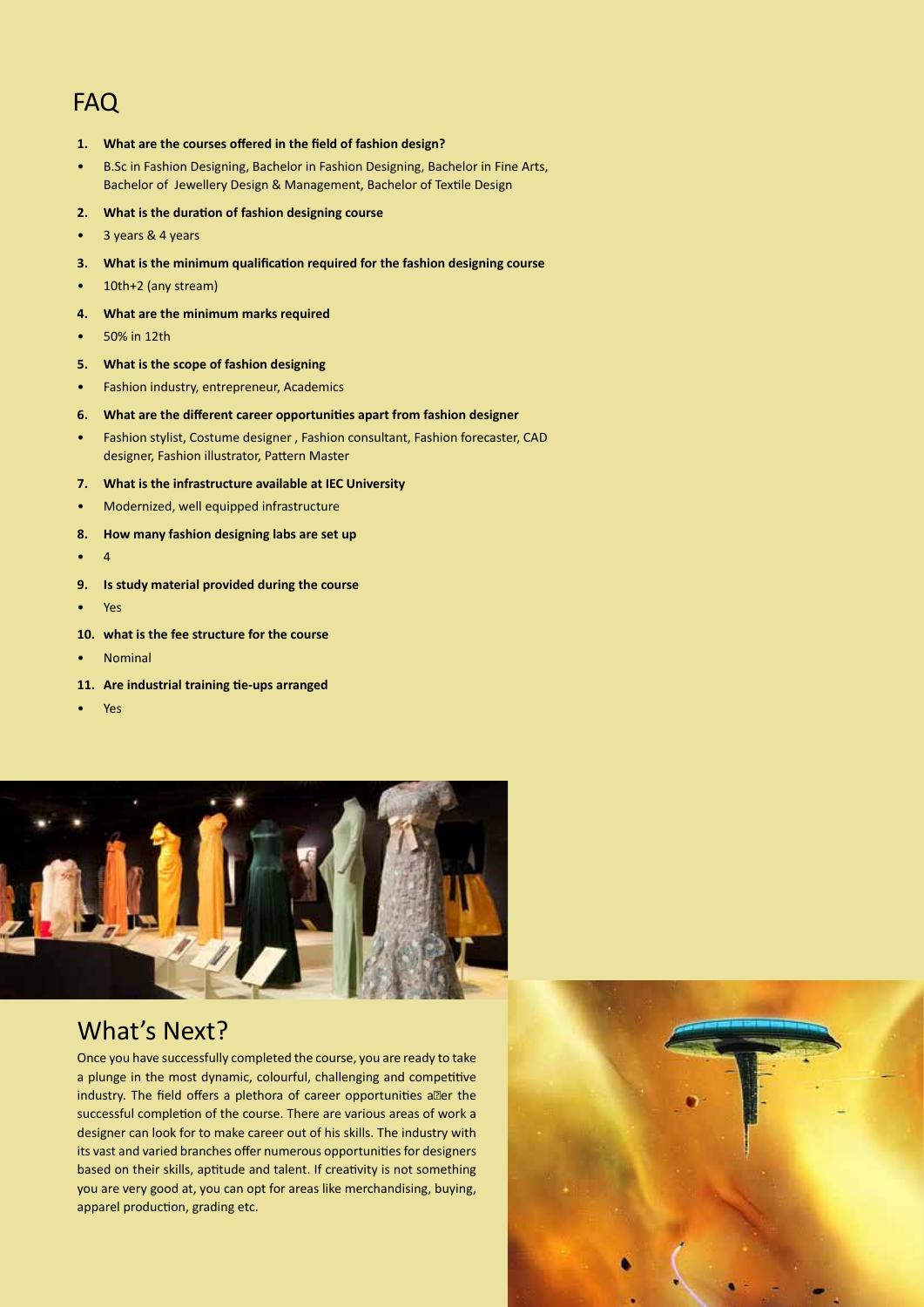#### **Some of the varied career opportunities you can opt for are:**

- Fashion Designer
- Grading
- Stylist
- Theatrical Costumer
- Factory Manger
- Car Gerber Operation
- Retail Buying
- Print Design & Textile Design
- Merchandising
- Visual Display Specialist
- Retail Manager
- Fashion Journalist
- Fashion Show Producer







#### **Admission Information**

Research the programs available at our campus either through this guide or online by logging on to www.iecuniversity.com. Decide which course you want to pursue. Once you have decided which course to study, you can apply for admission:

**Online:** The University has online application facility. Please refer to www. iecuniversity.com to submit your application.

**Post:** Download a copy of our Application form from our website www.iecuniversity. com

**Phone:** To request an application form, call 1800-11-8787

#### **How To Apply? 5 steps to enrolment**

#### **1. Application**

Candidate can send an online application by filling the form & making a payment of Rs 500 online or through filling the particulars of a Demand Draft of the same amount made from any nationalized bank in favor of "Finance Officer, IEC University, Baddi" payable at New Delhi/Baddi/Himachal Pradesh. Those making the Payment through DD will then take a printout of the filled online admission form and submit the same to the campus along with the original draft and copies of required testimonials.

**Documents Required:** As per the course eligibility.

#### **2. Application assessment**

Application form will be scrutinized by the admission committee constituted by IEC University. If you are short-listed, you'll be informed through a call or an email.

#### **3. Arrive, Attend Counseling & Register**

Short-listed candidates will be called for counseling and selected candidates in the program will be issued registration form. The form will then have to be submitted with all relevant documents alongwith the tuition & other fees.

#### **4. Confirmation of Registration**

Registration of the candidate in the program.

**5. Commencement of classes:** 1st week of August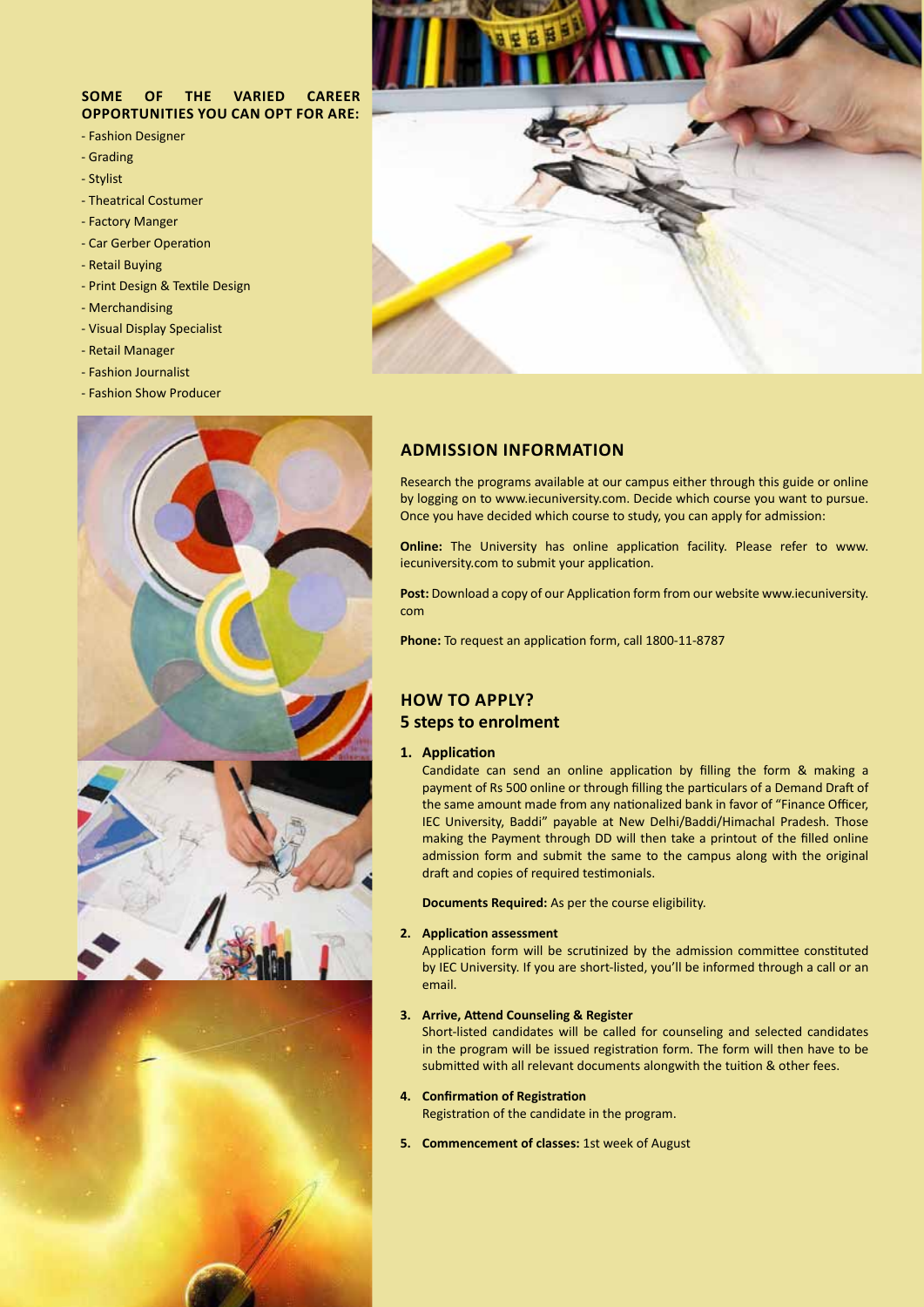# PROCEDURE **of Refund**

- Applicant can obtain Fee Refund Form from the Admission cell in the University Campus, after the admission period is over. IEC University Accounts department will process the refund after getting the Fee Refund Form from the applicant.
- The fee would be refunded only after the applicant has surrendered the original fee receipt, ID card (if issued) and any other documents, as required by IEC University at the time of refund.
- Once the form and payment receipt has been verified, the University will deduct admission processing charges, as applicable, from the amount collected as admission fees. The schedule of charges to be deducted is mentioned in the webpage below.
- Refund, if any, shall be made only through cheque (account payee) in the favor of the concerned applicant. Refund for payments made online through Credit / Debit cards will be processed & credited to the same Credit / Debit card account after receiving and processing the written refund request from the student.

# **Tuition Fee Refund Policy**

- In case an applicant who has made full or partial payment withdraws before completing his registration, only processing fees of INR 1,000/- shall be deducted. The remaining tuition fees shall be returned.
- In case an applicant withdraws after completing his registration and if the seat consequently falling vacant is filled by another waitlisted applicant (if any) by the last date of admissions, the total amount after a deduction of INR 1,000/- shall be refunded; otherwise one term tuition fee shall be forfeited.
- In case an applicant completes his registration and withdraws after the commencement of classes but before the last day of admission and if the seat consequently falling vacant is filled by another wait listed applicant (if any) by the last date of admissions, the total amount after a deduction of tuition fee on a monthly pro-rata basis shall be refunded; otherwise one term tuition fee shall be forfeited.
- In case an applicant completes his registration and withdraws after the commencement of classes and also after the last day of admission, the total amount after a deduction of one term tuition fee shall be refunded, as the seat shall remain vacant.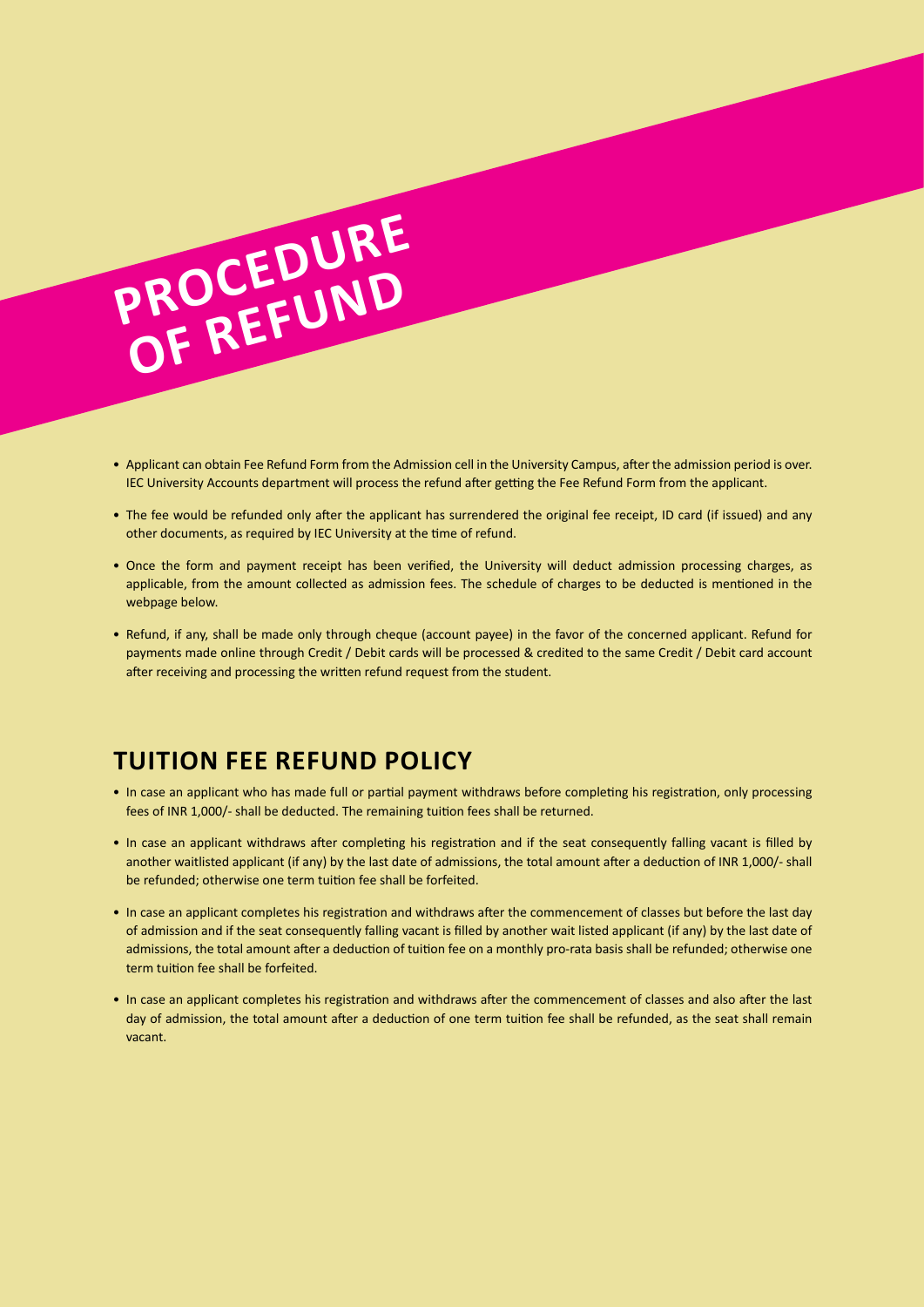

# **Hostel Fee Refund Policy**

Refund of Hostel Fee shall also be considered on the above mentioned basis. If the hostel room thus falling vacant is allotted to a wait listed candidate (if any), whether the withdrawal has been done before or after the room is occupied, the hostel fee shall be refunded after monthly pro-rata deductions. However, if the room remains vacant, no refund shall be considered.

# **Transport Fee Refund Policy**

Refund of Bus Transport Fee shall also be considered on the above mentioned basis. If the bus seat thus falling vacant is allotted to a wait listed candidate (if any) on the same route, whether the withdrawal has been done before or after the commencement of classes, the bus transport fee shall be refunded after monthly pro-rata deductions. However, if the bus seat remains vacant, no refund shall be considered.

# **Security Fee Refund Policy**

Security Fee shall be refunded after approval from the Admissions & Student Services Officer. He/she shall investigate whether the candidate has harmed/damaged any property belonging to the University. In such cases, security fee shall be refunded after deducting the cost of repairs; otherwise, the entire security deposit shall be refunded.

# **Mess Fee Refund Policy**

All students who are staying in the University Hostel, with in the Campus or outside, will have to take food in the mess facility (Veg. or Non Veg.) provided by the University. No refund application will be entertained once a student occupies a room in the hostel.